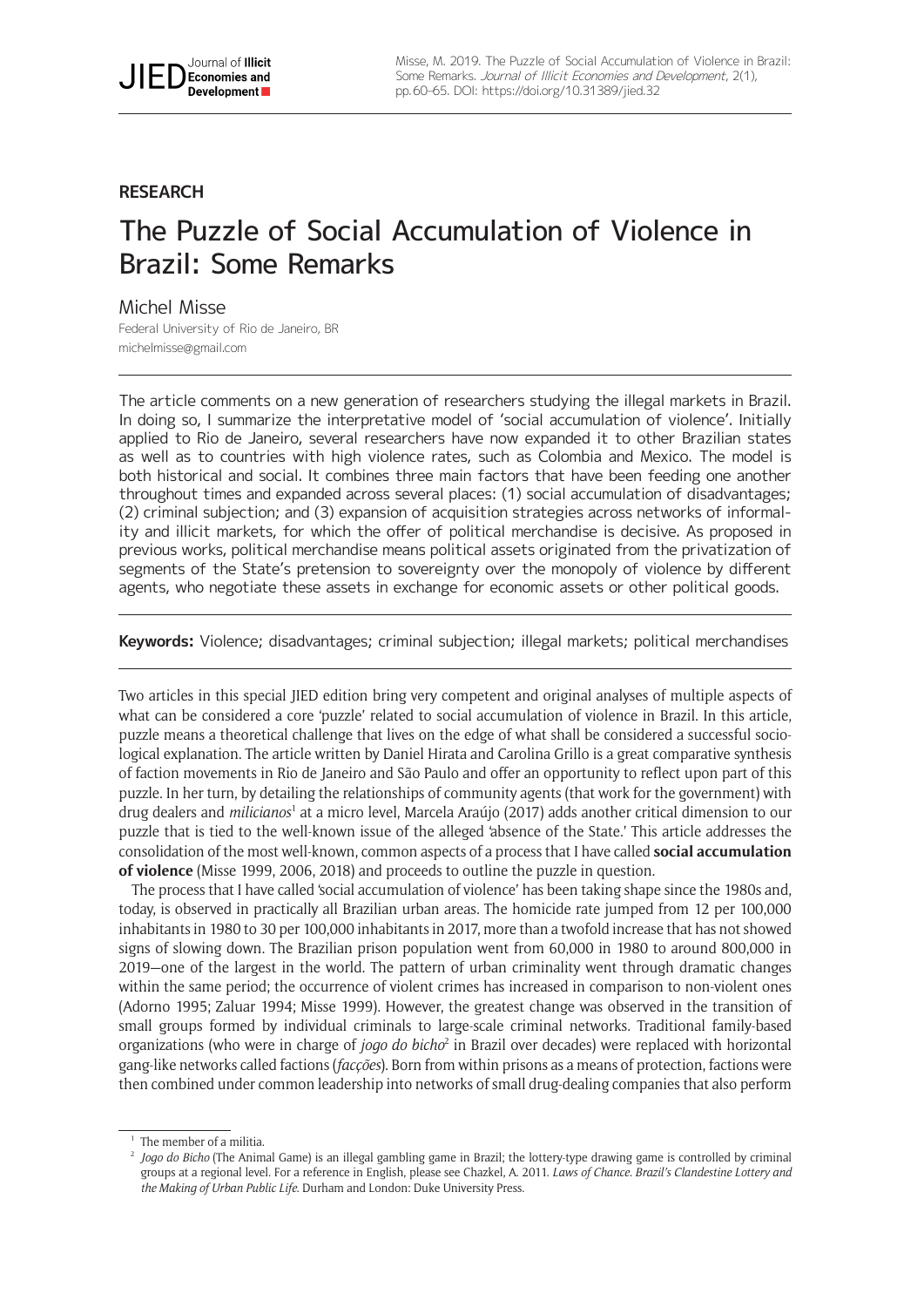other types of crime. The amount of arrests for drug trafficking in relation to the total number of arrests in the period is a good indication of this transition.

The first factions date back to the 1980s, when they were first formed in the prisons of Rio de Janeiro. The term 'faction' was coined in relation to the dispute over the monopoly of protection and the illicit drug market. The most prominent criminal collectives in Rio are Comando Vermelho (CV), Terceiro Comando (TC), and Amigos dos Amigos (ADA), a dissident group that grew out of CV in the 1990s. Influenced by the demonstration effect of factions in Rio, the Primeiro Comando da Capital (PCC) was born within prisons in the state of São Paulo in the 1990s. It soon won the dispute against smaller factions and became the only major criminal collective in the state. However, unlike Comando Vermelho and Terceiro Comando in Rio, PCC looked to establish less vertical, (sort of) more equitable forms of power distribution—this will be the focus of this article at a later stage.

Year after year, the process that gave rise to Comando Vermelho and Primeiro Comando da Capital has been taking the stage in most Brazilian states, also emerging from within the prison system or in connection to it. The process is characterized either by the expansion of CV's and PCC's 'branches,' by the creation of 'franchises' of local criminal collectives, or by the inception of new collectives of prisoners that adopt new names and acronyms to dispute control over the wholesale/retail drug market and weapons market against CV and PCC in their local routes and cities. Criminal collectives of different sizes and relevancy are starting to make news and grow in importance in their states. Some examples include Família do Norte (in Amazonas), Família Monstro (in Minas Gerais and Goiás), and Okaida (in Pernambuco and Paraíba). In Rio Grande do Sul, local market and control is disputed by seven different collectives (Os Manos and Os Brasas are the oldest ones) engaged in conflicts inside and outside prisons. How have we come to this? What enabled the 'nationalization' of criminal collectives from Rio and São Paulo? How were CV and PCC able to expand to the extent that they now control the distribution of a significant part of the drug and weapons market originated in Paraguay and Bolivia?

# **The Social Accumulation of Violence**

Such radical changes have been credited to a complex of factors involved in accumulative causal circularity. The model of 'social accumulation of violence' is an attempt to summarize the most important ones. Initially applied to Rio de Janeiro, several researchers have now expanded it to other Brazilian states, such as Alagoas and Espírito Santo, as well as to countries with high violence rates, such as Colombia and Mexico. The model of social accumulation of violence is both historical and social. It combines three main factors that have been feeding one another throughout times and expanded across several places: (1) social accumulation of disadvantages; (2) criminal subjection; and (3) expansion of acquisition strategies across networks of informality and illicit markets, for which the offer of political merchandise is decisive. As proposed in previous works, political merchandise means political assets originated from the privatization of segments of the state's pretension to sovereignty over the monopoly of violence by different agents, who negotiate these assets in exchange for economic assets or other political goods (Misse 1999, 2006).

# **Social Accumulation of Disadvantages**

The social accumulation of disadvantages relies upon multiple factors throughout history and expands within the niche to which it pertains: Rapid urbanization and low capacity of public services (education, health, security, housing, transport) to absorb migrant populations, generating an ongoing increment of social accumulation of inequality; this population's will to be inserted in a consumer society marked by strong income inequality, producing high levels of relative deprivation and informal acquisition strategies, mainly among the youth; and cultural transition from hierarchical identities to of equal social identity demands, producing anomic changes in family structure, in the collective efficacy within the family scope, in vicinal and community forms of life and in the emergence of conflicts of race, gender, and of legitimation of authority at local and institutional levels, especially in relation to the police. Thanks to the use of overly repressive criminal policies to suppress the impact of these strategies on urban informal and illegal markets, particularly in the *favelas* and peripheral neighborhoods, poor youngsters now fall victims to even deeper criminal subjection. Small thieves and poor youngsters who operate the retail drug trade on behalf of local bosses took part in an 'arms race' to protect their sales points from other similar gangs that looked to take over their places. Combined with armed conflicts against rival gangs and the police, the territorialization process of retail drug trafficking in the *favelas* of Rio de Janeiro resulted in several deaths and arrests, thus strengthening the cycle of social accumulation of disadvantages, now in relation to the state (especially the police, the criminal justice system, and the penitentiary system). This scenario led to more repression, marked by violent operations targeted at the population from the *favelas*. In response, the collectives grew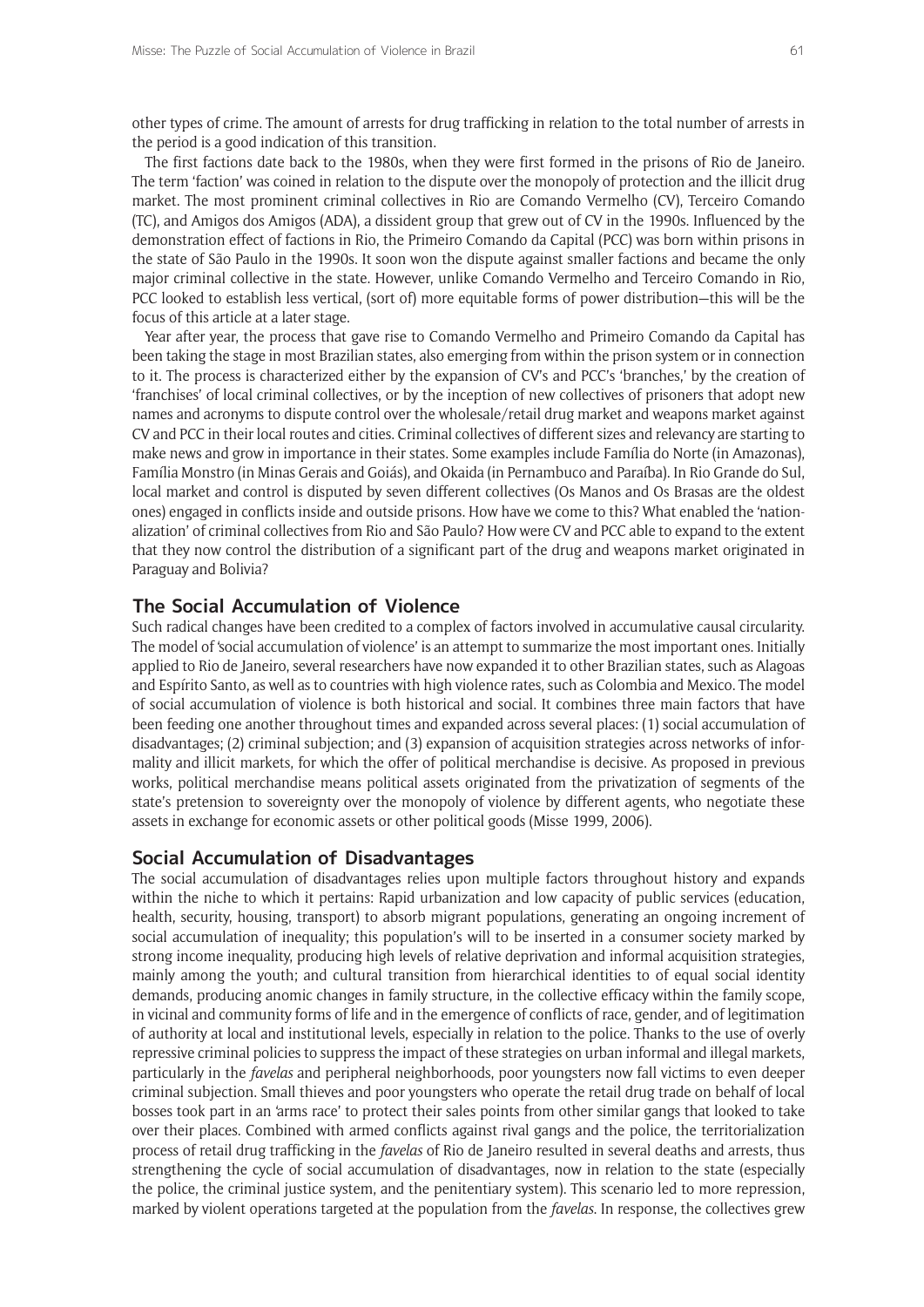even stronger. The expansion of acquisition strategies across networks based on illegal markets and informality was the solution found by poor youngsters to produce resilience, create protection agencies, and resist the social accumulation of disadvantages. Nonetheless, this caused them to be even more vulnerable to criminal subjection, carrying their families, neighbors, and other community dwellers with them. The association of violent, arbitrary, and lethal police repression with police officers' offer of political merchandise to drug trafficking bosses led to an increase in the price of drugs and firearms and resulted in rebellions conducted by Comando Vermelho, who was not happy with losing part of its revenue to the police. The rampant incrimination of poor youngsters led to a systematic rise in incarceration rates, inflating penitentiaries beyond capacity and worsening life conditions in prisons, thus leading prisoners to organize to fight for their rights and to protect themselves against the violence perpetrated by correction officers and other inmates. The criminal subjection of various individuals started taking the shape of a collective identity in the early 1980s, influenced by the demonstration effect of political prisoners arrested by the Brazilian dictatorial government with whom they shared cells. This led to the creation of the first collective criminal subject still within prison walls: Comando Vermelho.

#### **Criminal Subjection**

The concept of criminal subjection explains a social process that preventively anticipates incrimination, thus socially producing a subjectivity that is supposedly prone to crime (Misse 1999, 2018). In other words, it is a belief shared by large segments of society that crime dwells in the subject; that a subject may be prone to commit heinous crimes and is potentially unrecoverable. It also makes reference to the subjectivation process that, within the scope of social experience, builds this subject as a criminal subject to match that archetype and hence to be the object of extermination policies, religious conversion, and resocialization (Teixeira 2013). The kinship between the subjectivation process and one's belonging to low-income social groups and ethnic or racial minorities completes the process, whether by consolidating the dimension of their prospective preventive incrimination or by materializing crime subjectivation in their social experience. In Brazil, they are called *bandidos* (bandits) and are currently associated with drug trafficking and armed robbery (Misse 2018; Willis 2017). They constitute the *comandos*, or criminal collectives—actually, 'collective criminal subjects', as they have their own names and identities, stable networks, resilience, and are proud 'bearers of crime'; they bear 'violent sociability' (Silva 2016) as a threat to the police and whoever else does not side with them.

I now proceed to examine two of the country's most important models of such collectives, Comando Vermelho and Primeiro Comando da Capital. They have also been researchers' preferred objects of study thus far (about CV: Zaluar 1994; Misse 1999, 2006; Barbosa 1998, 2005; Dowdney 2003; Souza 1996; Arias 2006; Lessing 2018; Grillo 2013; Glenny 2016. About PCC: Jozino 2005; Dias 2013; Biondi 2010, 2018; Feltran 2011, 2018; Hirata 2018; Willis 2015; Dias & Manso 2018).

#### **The Two Main Collective Criminal Subjects: CV and PCC**

Two researchers who worked under my supervision, Luke Dowdney and Carolina Grillo, developed the framework I introduced in 1997 regarding the structure of Comando Vermelho's *bocas de fumo* in Rio de Janeiro, that I shall henceforth recover in greater detail. In fact, there are two frameworks: In the most general one, connections take place through distinctive, not very hierarchical networks—except for the relationship with CV within the penitentiary system, which is completely hierarchical. This is done through 'visiting connectors' (*conectores visitantes*: *fiéis*, *donos*, *advogados*, *familiares*, or 'believers,' 'owners,' 'lawyers,' 'relatives') or through prisoners' use of clandestine cell phones. In the other one, represented by *bocas de fumo* (territorialized sales points), there is a hierarchical structure that goes from *donos* all the way down to *soldados* ('soldiers,' armed drug dealers that protect the *boca*), *vapores* (drug retailers), and *aviões* (bagboys who resell drugs somewhere else). There have been reports of clandestine general meetings attended by dozens or hundreds of *donos* and general managers at critical times, but this does not happen often. The same model is adopted by other factions in Rio de Janeiro, such as Terceiro Comando (and its dissident group, Terceiro Comando Puro – TCP) and Amigos dos Amigos (ADA).

Three recently published books showcase findings of many years of research regarding Primeiro Comando da Capital. Gabriel Feltran (2018a), Daniel Hirata (2018b), and Bruno Paes Manso & Camila Dias (2018c) argue that the faction from São Paulo transitioned from a vertical hierarchical framework in its first years to a layered structure—called by the significant name of 'tuning' (*sintonia*)—in the late 1990s. The cell phone invention was decisive for the creation of an original management model. Tunings are cells built inside prisons and in neighborhoods where PCC is present. They are meant to be connected at local, national, and international levels. Each site has a PCC representative in charge of administering activities and mediating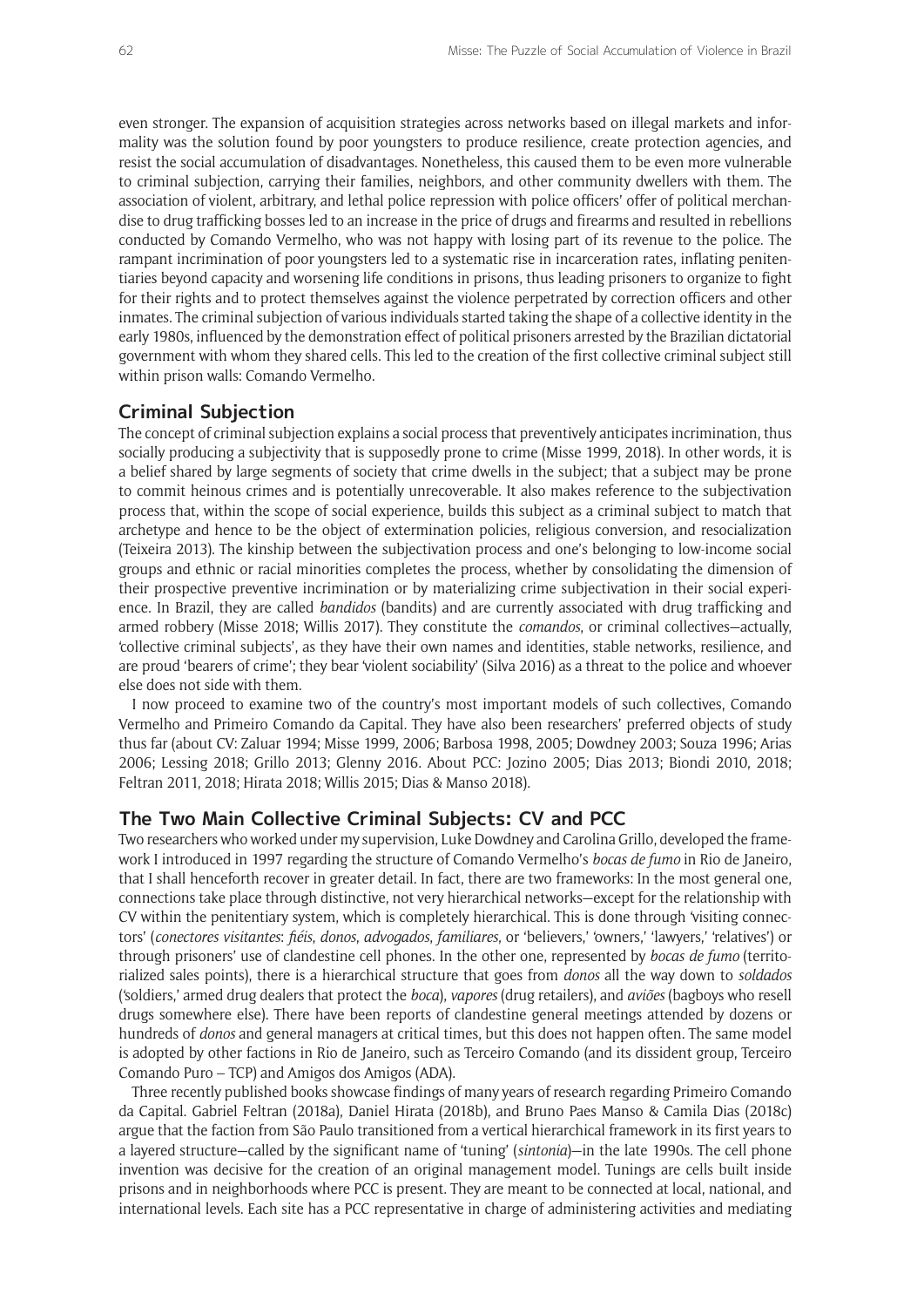local conflicts. According to Bruno Manso and Camila Dias, authors of 'A Guerra – a ascensão do PCC e o mundo do crime no Brasil' (published this year), the state of São Paulo houses the two top PCC instances: Sintonia Geral Final ('Final General Tuning') and Resumo Disciplinar ('Disciplinary Summary'), formed by a select group of prisoners from Penitentiary II, located in the city of Presidente Venceslau. Tunings in charge of activities in other states and countries reside outside of São Paulo. There are also 'thematic tunings', such as the *gravatas* ('ties'), in charge of hiring and paying for lawyers; the *ajuda* ('help'), that distributes food staple and support to the poorest members of the collective; and the *cadastro* ('registration'), that registers affiliations and 'baptisms' (a compulsory ritual for prospect members to join the *comando*; they also have *padrinhos*, or godparents, and take an oath, or *juramento*). All members that are not in jail must pay a monthly fee to the *sintonia da cebola* (the 'onion tuning'), the one in charge of this task. Some other examples are the cigarette tuning, in charge of the contraband of cigarettes; the '*jogo do bicho*' tuning and, particularly, the *sintonia do progresso* (the 'progress tuning'), that coordinates *sintonia do Bob* (the 'Bob's tuning', that trades marijuana); *sintonia da 100%* (the '100% tuning', that trades pure cocaine); and *sintonia da FMS* (the 'FMS tuning', that controls *bocas de fumo*) (Dias & Manso 2018: 14–15).

PCC seems to have accomplished CV's initial goal: Constitute a form of oligopoly, a political organization (in a broader sense, unrelated to political parties) to distribute drugs from cities' poor areas. In his book entitled 'Irmãos – Uma história do PCC', Gabriel Feltran compares PCC's organization framework to that of Freemasonry due to its 'brothers' and 'rituals', and the fact that decisions are made through 'debates' carried out by cell phone. The application of justice and death penalties are enforced after 'debates' among local tunings and stakeholders. Offenders have the right to defend themselves. Several authors mention the collectively constituted criminal subject's pretension of equitable management. PCC's ability to produce and control violence has been demonstrated in several occasions. Two of the aforementioned authors argue that PCC's social control skills evidenced through their 'debates', as well as the disciplines that rationalize interests in drug sales points and other illicit activities, have had more preponderant roles in the reduction of homicide rates in the state of São Paulo in the past 20 years than the governmental policies in force in the same period.

# **A Third Collective Criminal Subject: Cops, Militias, and Political Merchandise**

By modernizing an old practice of extermination groups from the 1950s, a group in Rio de Janeiro set the stage for the emergence of a new model of illegal activity (Neto 2016). It is also a form of collective that reproduces, in a disciplined and *quasi* legal way, practices perpetrated by police officers against drug dealers decades ago. The early 2000s saw the onset of collectives of civil and military police officers, firemen, correctional officers, and other public agents, either active or retired, that took on the role of 'protectors' in neighborhoods supposedly under the threat of being occupied by drug dealers and/or assailants. They created the militias, who operate at armed capacity and are capable of killing and disposing of their victims' bodies. In contrast with extermination groups, who showcased similar means of operation but charged local retailers for their services, the militias charge all dwellers a monthly fee under the assumption that something could happen to them should they not be properly 'protected'. What is the moral and juridical category of 'extortion' if not a type of political merchandise? Political merchandise often involves asymmetrical and/or compulsory exchanges, as well as calculations of power and power relations among those involved. There is usually an offer of political assets—even of those supposedly reserved for the state—that are exchanged for economic assets as if they were private commodities. They are not 'taxes', since there is no effective pretension of territory's overall empowerment, but commodities that can (or cannot) be commercialized (Misse 2011). The militias face resistance from community dwellers and have already been defeated on occasion after denunciations to the government—several *milicianos* have been arrested, including city councilors. The militias thrive in several neighborhoods in Rio thanks to the population's tolerance of informality: protection offers are initially made by individuals or small groups, such as *flanelinhas* (people who watch cars in public places), illegal security guards who work for condominiums in middle-class neighborhoods, and other social types who make a living out of preventing the presence of criminal subjection in their workplaces. Articulated with the intent to suppress and physically eliminate alleged criminal subjects, the militias partnered with far-right politicians—even the Brazilian President's sons are being investigated for their involvement with those groups. The current Governor of the state of Rio de Janeiro, a former judge, has publicly declared his support for the use of lethal force against crime. He has recently stated his support to the police after an incident in which security forces killed 13 young drug dealers from Fallet, in the hills of Santa Teresa—the episode is being considered a slaughter by many. The police reportedly ambushed the youngsters in a house and shot them repeatedly with machine guns after having tortured them.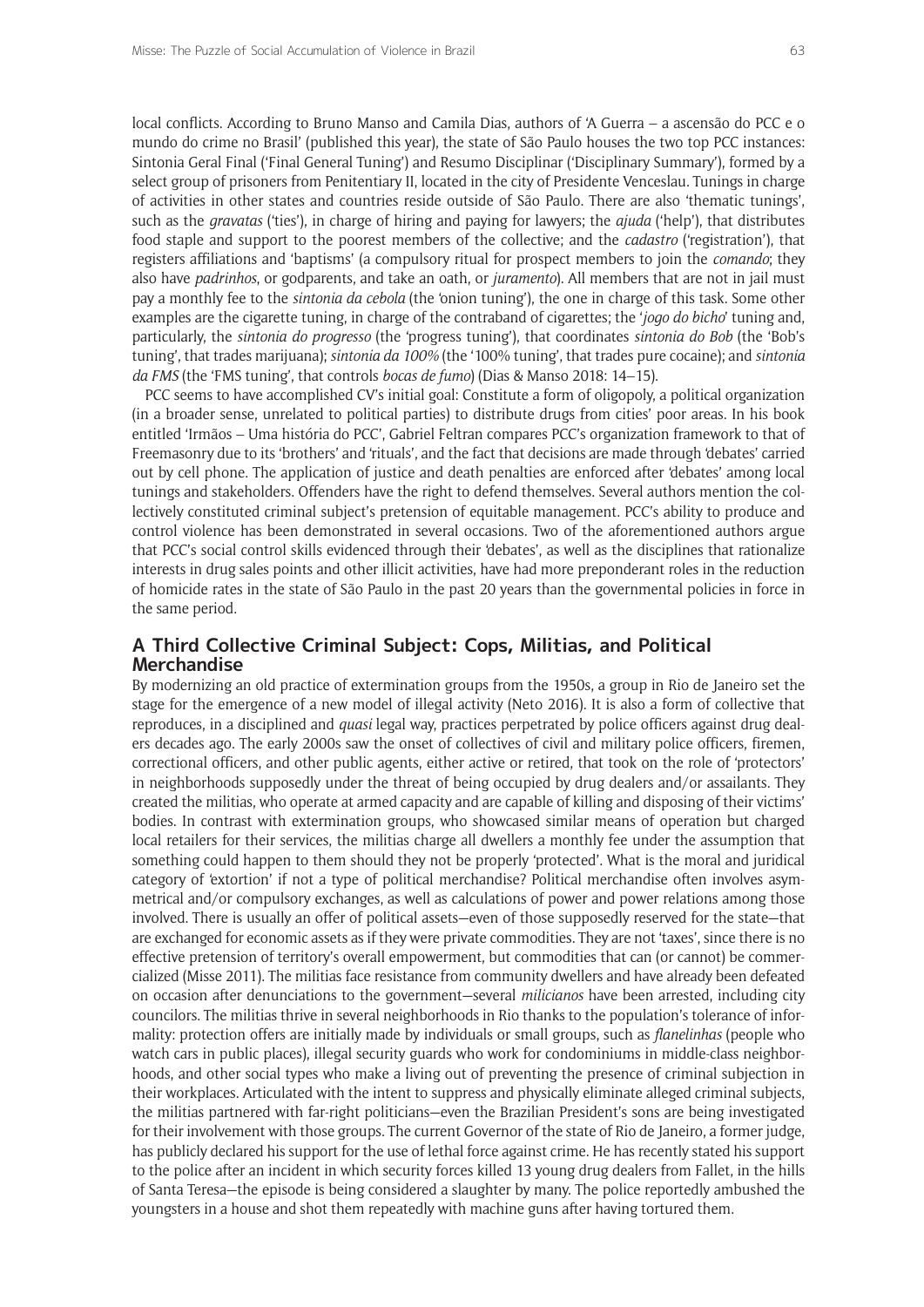#### **Conclusions**

Throughout the decade, over 10,000 suspects were killed in alleged confrontations during legal operations in Rio de Janeiro (Misse et al. 2013). The police's disproportional use of lethal force aggravated the 'criminal subjection' of poor black youngsters from the *favelas* and peripheral neighborhoods, while officers charged drug dealers for various political goods on offer to retail traffickers (protection, release of faction members who had been arrested, inside information about police raids, and commercialization of firearms).

This matter has already been amply scrutinized by researchers in Brazil (and other countries) in the last three to four decades (Lima et al. 2000; Imbusch, Misse & Carrión 2011; Barreira & Adorno 2010). However, a few questions remain, accompanied by new concepts and, at least, one important puzzle in relation to the Brazilian State.

The most overarching analytical challenge arises from the contradiction between the state's modernization ideals (in Brazil and in across Latin America), an imaginary built upon an evolutionist line expected to ultimately lead the way to state model standards adopted in Western Europe or the US, and the everlasting resistance to these ideals that emerge from power relations, existing capital and market forms. The thesis of 'social accumulation of violence' I defend means that Latin American States drive violence while urging to control it. Overall, their responses are anachronistic and dysfunctional, as well as incapable of realizing the differences between the constitutive problems they intend to overcome.

Increasing violence has surfaced the state issue in Brazil and Latin America and thus revealed a type of state and society disjunction born out of a historic fracture of society itself, in its contradictions and internal differences. European and North American citizenship parameters cannot be used to classify the majority of Latin American populations, to say the least. Lack of state representation, persistent poverty, and massive social exclusion and inequality in terms of civil, political and social rights greatly account for the disjunction that affects the region and the forms of repressive normalization developed by states to deal with these populations. These factors also explain distinctive acquisition strategies used by public agents to own part of their sovereignty just to privatize it, producing different types of political merchandise. After all, what does 'absence of the state' really mean? Would it not be better to say that our puzzle consists of a different type of 'state presence,' instead? How can we move towards that direction?

A recent process of generalization of the criminal subjection beyond *comandos*, factions, and militias reached important entrepreneurial and political segments, who have recently been accused of creating 'crime organizations,' and helped in electing an Army Reserve captain who defends the memory of one of the country's most infamous torturers during military rule and introduces himself as a far-right leader, ideologically tuned to military power. To ensure support of his nomination, the army demanded the appointment of a general as his vice-president and several others as ministries in civil sectors. What is more, a federal court judge was invited to lead the Ministry of Justice—not any judge, but the one who set off the process of generalization of criminal subjection and that condemned former President Luiz Inácio Lula da Silva, who in turn was prevented from running (and probably winning) the last election dispute. Whether or not a representation of the crisis faced by the Brazilian State, the generalization of criminal subjection is justified as a means to fight against the generalization of political merchandise in the Brazilian party system and the countrywide expansion of *comandos* and factions from Rio and São Paulo. The Brazilian (and foreign) intellectual elite watches all these happenings in astonishment—much in the same way the populace watched the developments of the military coup that proclaimed the Brazilian Republic in 1889 (Carvalho 2019).

#### **Competing Interests**

The author has no competing interests to declare.

## **References**

- **Adorno, S.** 1995. A violência na sociedade brasileira: um painel inconcluso em uma democracia não consolidada. *Sociedade e Estado*, 10(2): 299–342.
- **Araújo, M.** 2017. Houses, tranquility and progress in an área de milícia. *Rio de Janeiro, Vibrant*, 14(3): 132– 148. DOI:<https://doi.org/10.1590/1809-43412017v14n3p132>
- **Arias, ED.** 2006. *Drugs & Democracy in Rio de Janeiro. Trafficking, Social Networks & Public Security*. Chapel Hill: The University of North Carolina Press.
- **Barbosa, A.** 1998. Um abraço para todos os amigos. *Algumas considerações sobre o tráfico de drogas no Rio de Janeiro*. Niterói: Editora da UFF.
- **Barbosa, A.** 2005. Prender e dar fuga. Biopolítica, sistema penitenciário e tráfico de drogas no Rio de Janeiro. Unpublished thesis (PhD), National Museum, Federal University of Rio de Janeiro.